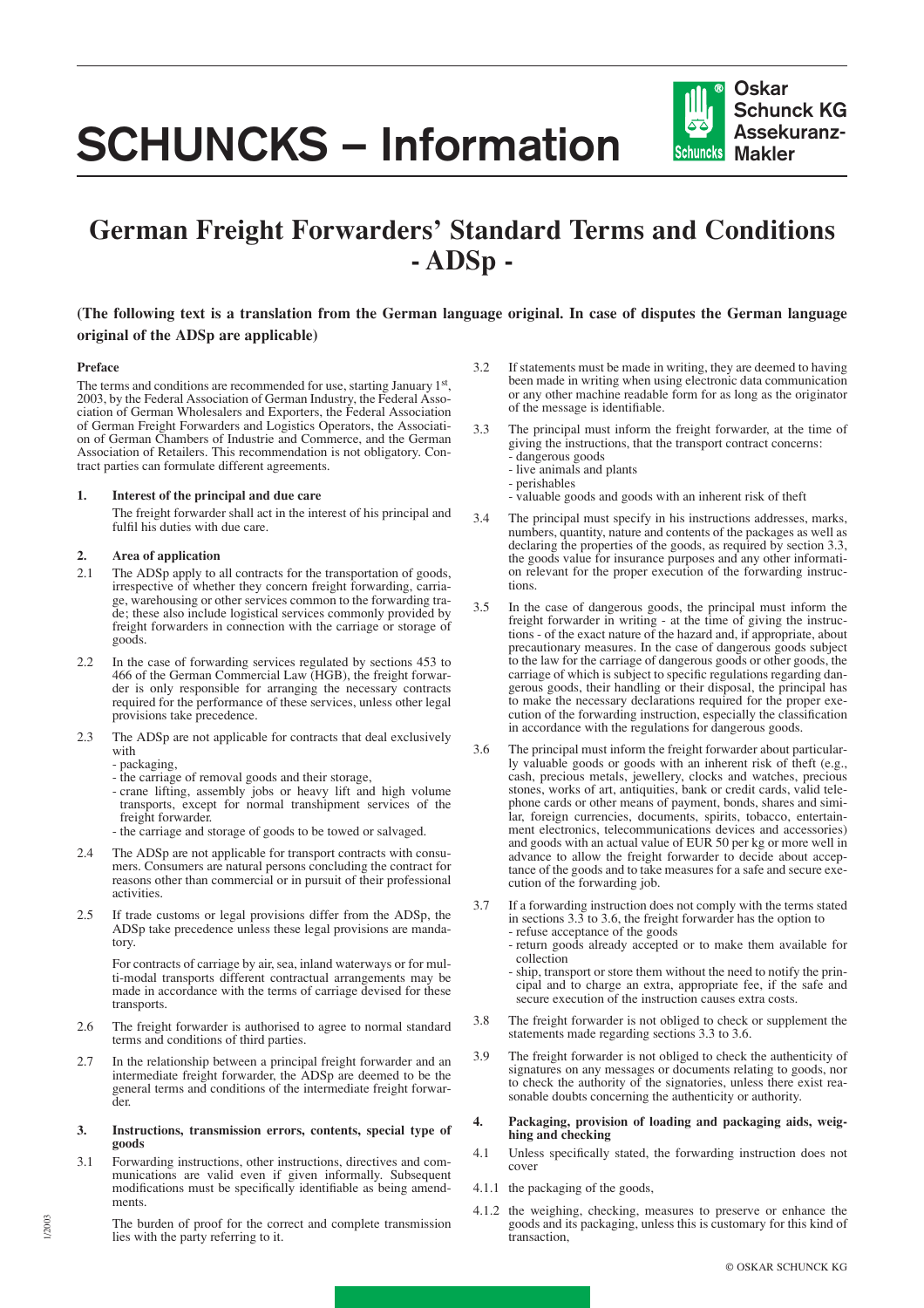- 4.1.3 the provision or exchange of pallets or other loading or packaging aids. If they are not swapped one-for-one, they are only picked up as part of a new forwarding instruction. This does not apply if the exchange is intentionally not carried out by the freight forwarder.
- 4.2 The services under section 4.1 are charged for separately.

#### **5. Customs clearance**

- 5.1 The instruction for shipment to a destination in another country includes instructions for customs clearance, if this is necessary for arranging the transport to the place of destination.
- 5.2 The freight forwarder is entitled to an extra fee for the customs clearance, over and above the actual costs incurred.
- 5.3 The instruction to forward bonded goods or to deliver them free house, authorises the freight forwarder to effect the customs clearance and to advance customs and excise duties and fees.

#### **6. Packaging and marking obligation of the principal**

- 6.1 The packages have to be clearly and durably marked by the principal to facilitate their proper handling, e.g. addresses, marks, numbers, symbols for handling and properties; old marks must be removed or made illegible.
- 6.2 In addition, the principal is under obligation:
- 6.2.1 to mark all packages belonging to the same consignment in such a way that they are easily recognised as forming one consignment,
- 6.2.2 to prepare packages in such a way that they may not be accessed without leaving visible trace (adhesive tape, bands, etc. are only permissible when they are individually designed or otherwise difficult to imitate; foil wrapping must be thermally sealed);
- 6.2.3 in case of a consignment being part of a forwarders consolidation, to group the individual packages or units of this consignment into larger units if their strap length (largest circumference plus longest side) is less than 1 metre;
- 6.2.4 to combine a consignment of hanging garments consisting of several individual units into wrapped units for easier handling;
- 6.2.5 to mark packing units with a gross weight of at least 1,000 kilograms with the weight specification as prescribed for heavy loads to be transported by ship.
- 6.3 Packages are single packages or units of packages, formed by the principal for the purpose of being carried according to the forwarding instruction, e.g., boxes, wireboxes, pallets, handling units, enclosed loading units such as covered wagons, wagons with tarpaulin covers, semi-trailers, swap bodies, containers or igloos.
- 6.4 If the packages do not comply with the terms under 6.1 and 6.2, section 3.7 shall apply.

#### **7. Supervisory duties of the freight forwarder**

- 7.1. At specific interfaces the freight forwarder is under the obligation to:
- 7.1.1 check packages regarding their quantity, identity and apparent good order and whether seals and fastenings are intact;
- 7.1.2 document irregularities (e.g. in the accompanying document or by special notification.
- 7.2 An interface is any point at which the responsibility for the packages is passed on to another operator/agent or the handing over point at the end of each stage of the transportation process.

#### **8. Receipt**

8.1 Upon request by the principal, the freight forwarder shall issue a certificate of receipt.

With this certificate the freight forwarder confirms the quantity and type of packages, but not their contents, value or weight. In the case of bulk goods, full loads and such like the certificate of receipt does not state the gross weight or any other description of the quantity of the goods.

8.2 As proof of delivery the freight forwarder requests from the consignee a receipt of the packages as named in the forwarding instruction or other accompanying transport documents. Should the consignee refuse to sign for the receipt of the goods, the freight forwarder must request further instructions. If the goods have already been unloaded at the consignee, the freight forwarder is entitled to regain possession.

#### **9. Instructions**

9.1 An instruction remains valid for the freight forwarder until revoked by the principal.

- 9.2 In the case of insufficient or impractical instructions the freight forwarder may use his professional judgement.
- 9.3 An instruction to hold goods at the disposal of a third party can no longer be revoked after instructions from the third party have been received by the freight forwarder.

#### **10. Freight payment, cash on delivery**

- 10.1 The statement by the principal that the instruction is to be executed freight unpaid or that the costs are to be paid by the consignee or a third party does not affect his liability for payment of all charges.
- 10.2 The statement in section 10.1 does not concern cash on delivery instructions.

#### **11. Deadlines**

- 11.1 In the absence of specific agreements, neither loading or delivery deadlines are guaranteed, nor the sequence of the handling of goods of the same means of transport.
- 11.2 This does not affect the freight forwarder's statutory liability with regard to missing deadlines.

#### **12. Obstacles**

12.1 Obstacles beyond the freight forwarder's control relieve him, for their duration, from the duties that are affected by these obstacles.

In the case of such obstacles, the freight forwarder or the principal have the right to withdraw from the contract even if it has already been partially performed.

If the freight forwarder or the principal withdraws from the contract, the freight forwarder is entitled to the costs which he deemed to be necessary to be incurred or which were incurred in the interest of the principal.

- 12.2 The freight forwarder is only obliged within the framework of his ordinary professional care to advise the principal about legal or official restrictions concerning the shipment (e.g., import/export restrictions). If, however, the freight forwarder, through public statements or in the course of negotiations, created the impression that he has expert knowledge about specific circumstances, he has to act appropriately to this knowledge and expertise.
- 12.3 Governmental and/or official acts beyond the freight forwarder's control do not affect the rights of the freight forwarder towards his principal; the principal is liable towards the freight forwarder for all claims arising out of such acts. Claims of the freight forwarder against the state or third parties are not affected.

#### **13. Delivery**

Delivery is deemed to have been affected when the goods are handed over to any person present on the premises of the consignee, unless there are apparent reasonable doubts about their authority to receive goods on behalf of the consignee.

#### **14. Right to information**

- 14.1 The freight forwarder is obliged to provide the principal with all necessary information, to inform him, upon request,about the status of the transaction and to provide information about all transactions so far, however, he is only obliged to reveal the costs incurred if he acted in the name of the principal.
- 14.2 The freight forwarder is obliged to pass everything he receives/obtains while acting for him to the principal.

#### **15. Warehousing**

- 15.1 The choice of warehousing location (own or third party) lies with the freight forwarder. In case of a third party warehouse the freight forwarder must notify the principal in writing and immediately of the warehouse company and its address, or, in case of a warehouse warrant, to mark these on the warrant.
- 15.2 The principal is at liberty to inspect the warehouse. Objections or complaints about the storage of the goods must be made immediately. If he does not exercise the right of inspection, he waves all rights to objections against the storage and warehousing, for as long as the choice and type of storage complies with the usual professional care of a freight forwarder.
- 15.3 Access to the warehouse is only granted to the principal during the normal working hours of the freight forwarder and in his company.
- 15.4 If the principal handles the goods (e.g. sample taking) the freight forwarder may demand that the number, the weight and the status of the goods be inspected together with the principal. If the principal does not agree to this, the freight forwarder is not liable for damage discovered later, unless the damage was clearly not caused by such handling of the goods.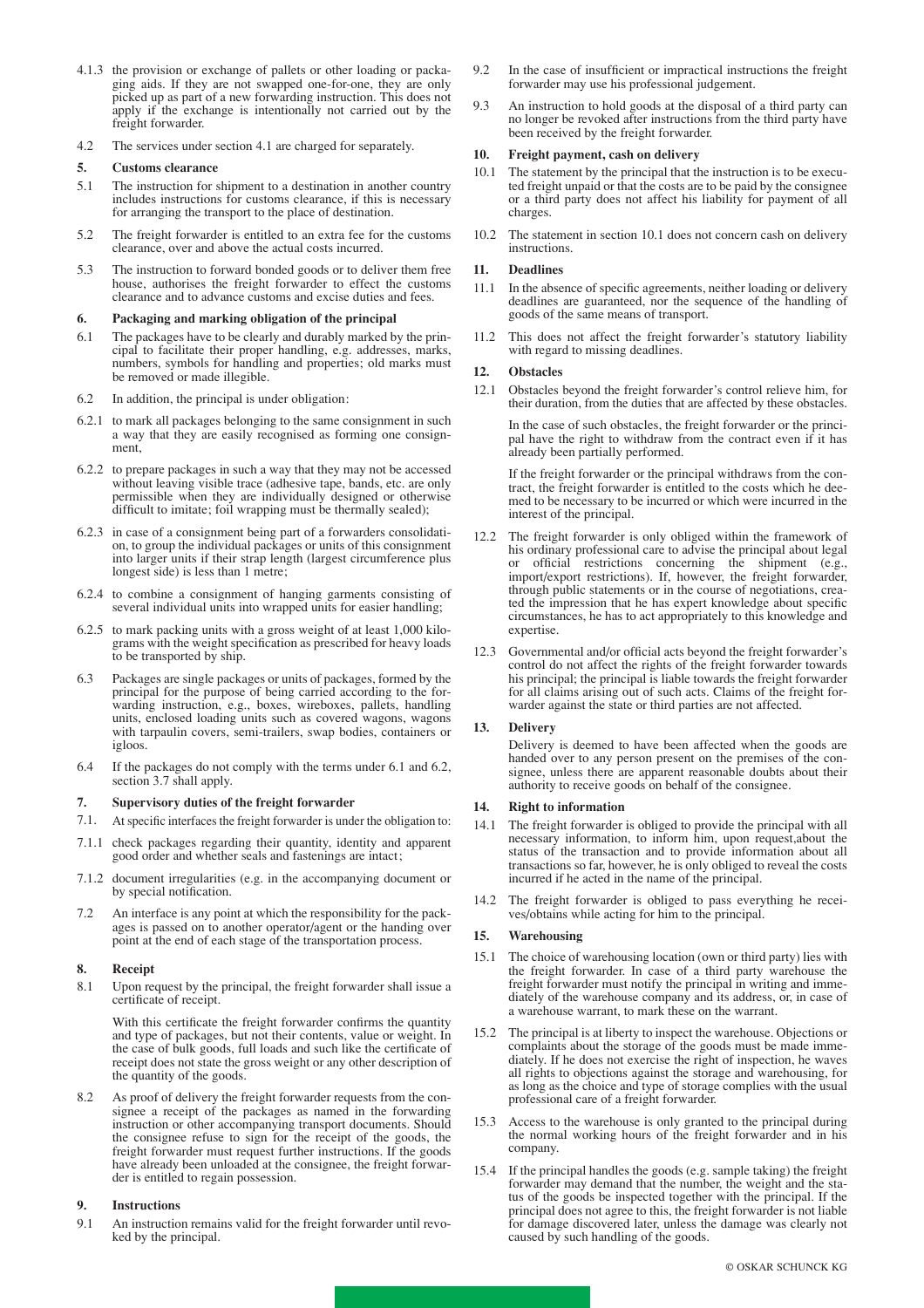- 15.5 The principal is liable for all damage caused by him or his staff or agents to the freight forwarder, other warehouse clients or third parties whilst on the premises of the warehouse, unless he, his staff or agents are not responsible for such damage.
- 15.6 In case of inventory discrepancies, the freight forwarder is entitled to balance shortages and surpluses of the same principal.
- 15.7 If the freight forwarder has reasonable doubt about the security of his claim upon the value of the goods he is entitled to set a reasonable time limit for the principal to either secure the claims of the freight forwarder or to make alternative provisions for the storage of the goods. If the principal does not comply with this, the freight forwarder is entitled to terminate the contract without further notice.

#### **16. Offers and Payment**

- 16.1 Offers from the freight forwarder and agreements with him regarding price and services always refer to specified own services or those of third parties, and to goods of normal size, weight and nature; they presume normal unfettered transport situations, unimpeded access, the possibility of immediate on-shipment and that freight rates, exchange rates and tariffs upon which the quotation was based remain valid, unless changes could be foreseen under the current circumstances. The note "plus the usual ancillary charges" entitles the freight forwarder to charge for supplements and surcharges.
- 16.2 All quotations made by the freight forwarder are valid only for immediate acceptance and immediate execution of the relevant task, unless otherwise specified in the quotation, and when the instructions refer to the quotation.
- 16.3 In case ofa cancellation of or withdrawal from the instruction the freight forwarder is entitled to the claims in accordance with §§ 415, 417 of the German Commercial Law (HGB).
- 16.4 In case of a COD- or other collection instruction being withdrawn retrospectively or if the money is not paid, the forwarder is still entitled to his collection fee.
- 16.5 If the consignee refuses to accept aconsignment destined for him or, if the delivery is impossible for reasons beyond the control of the freight forwarder, the freight forwarder is entitled to the cartage charges for the return of the consignment.

#### **17. Disbursements of the freight forwarder,exemption from third party claims**

- 17.1 The freight forwarder is entitled to reimbursement foroutlays which he could reasonably consider appropriate.
- 17.2 The instruction to accept incoming consignments entitles the freight forwarder - but does not oblige him - to advance freight, COD-sums, duties, taxes and other dues in connection with such consignments.
- 17.3 The principal has to relieve the freight forwarder immediately of demands regarding freight, average demands, customs duties, taxes or other dues directed against the freight forwarder as being agent for or possessor of the goods owned by third parties, when the freight forwarder is not responsible for such payments. The freight forwarder is entitled to take reasonable measures appropriate to protect himself. If the circumstances do not require immediate action, the freight forwarder must request instructions from his principal.
- 17.4 The principal must inform the freight forwarder in an appropriate way about all public/legal obligations, e.g. regarding customs regulations or trademark obligations, arising from the possession of the goods,unless it may reasonably be deduced from the quotation of the freight forwarder that he is aware of such obligations.

#### **18. Invoices, foreign currencies**

- 18.1 Freight forwarders' invoices are due immediately.
- 18.2 The freight forwarder can demand from his foreign principals payment either in local or German currency.
- 18.3 If the freight forwarder owes foreign currency amounts, or if he advances sums in foreign currencies, he can demand payment either in German or in foreign currency. If he demands payment in German currency, the current exchange rate will be used, unless it can be proven that a different rate of exchange must be used or was used.

#### **19. Settlement**

Claims arising out of the forwarding contract and other related claims may only be set off against counter claims, if these are undisputed.

#### **20. Lien and retention**

- 20.1 The freight forwarder has a lien on all goods in his possession or other valuables in connection with any claim, whether due or not for any services for his principal in accordance with section 2.1. This lien does not exceed the general legal lien which applies.
- 20.2 The freight forwarder may exercise his lien for claims arising out of other contracts with the principal only if they are undisputed or if the financial situation of the debtor puts the claims of the freight forwarder at risk.
- 20.3 The time limit of one month as specified in section 1234 of the German commercial Law is superseded in all cases by a time limit of two weeks.
- 20.4 If the principal is in arrears, the freight forwarder is entitled, after due notice, to sell such a portion of the principal's goods in his possession as is necessary, after appropriate consideration, to meet his claims.
- 20.5 The freight forwarder is entitled to the usual sales commission on the net proceeds of the sale when exercising his lien.

#### **21. Insurance of the goods**

21.1 The freight forwarder arranges for the insurance of the goods (e.g., transit or warehousing insurance) with an insurer of his choice if instructed to do so by the principal before the goods are handed over.

If the freight forwarder cannot effect insurance cover, either due to the nature of the goods or for any other reason, he must inform the principal without delay.

- 21.2 The freight forwarder is entitled, but not obliged, to effect the insurance of the goods if this is in the interest of the principal. The freight forwarder may assume that the insurance cover is in the interest of the principal, especially when,
	- the freight forwarder effected insurance cover for previous freight forwarding instructions
	- the principal declared the value of the goods in his freight forwarding instructions (3.4).

This assumption for the arrangement of insurance cover may not be made if

- the principal expressly forbids such insurance cover

- the principal is a freight forwarder, carrier or warehousing company.

- 21.3 The freight forwarder, after due consideration decides the type and scope of the insurance and arranges the cover at the usual market rates, unless the principal instructs the freight forwarder differently, specifying the insured sum and the risks to be covered, in writing.
- 21.4 If the freight forwarder is himself the insurance policy holder and if he acted for the account of the principal he is obliged, if requested to do so, he is obliged to provide information about this in accordance with 14.1. In such a case the freight forwarder is obliged to invoice the premium for each freight forwarding instruction individually, to document it and to pay it to the insurer exclusively for this insurance cover.
- 21.5 The freight forwarder is entitled to a spezial fee, apart from his reimbursements, for arranging the insurance, handling claims and other administrative tasks in connection with claims and averages.

#### **22. Liability of the freight forwarder, cession of claims**

- 22.1 The freight forwarder bears liability for all his services (section 2.1) according to legal regulations. Unless specified otherwise, however, the following shall apply.
- 22.2 If the freight forwarder is only responsible for arranging the contracts required for the services requested, his responsibility is limited to the careful choice of such third party service providers.
- 22.3 In all cases where the freight forwarder is liable for loss of or damage to goods, his liability will be in accordance with §§ 429, 430 of the German Commercial Law.
- 22.4 If §§ 425 pp and 461, section 1 of the German Commercial Law are not applicable, the freight forwarder is liable for damage resulting from:
- 22.4.1 insufficient packaging or marking by the principal or third parties
- 22.4.2 agreed or customary outdoor storage
- 22.4.3 theft or robbery (§§ 243, 244, 249 German Penal Code)
- 22.4.4 Acts of God, weather conditions, failure of appliances or wiring, influence of other goods, damage by animals, inherent vice